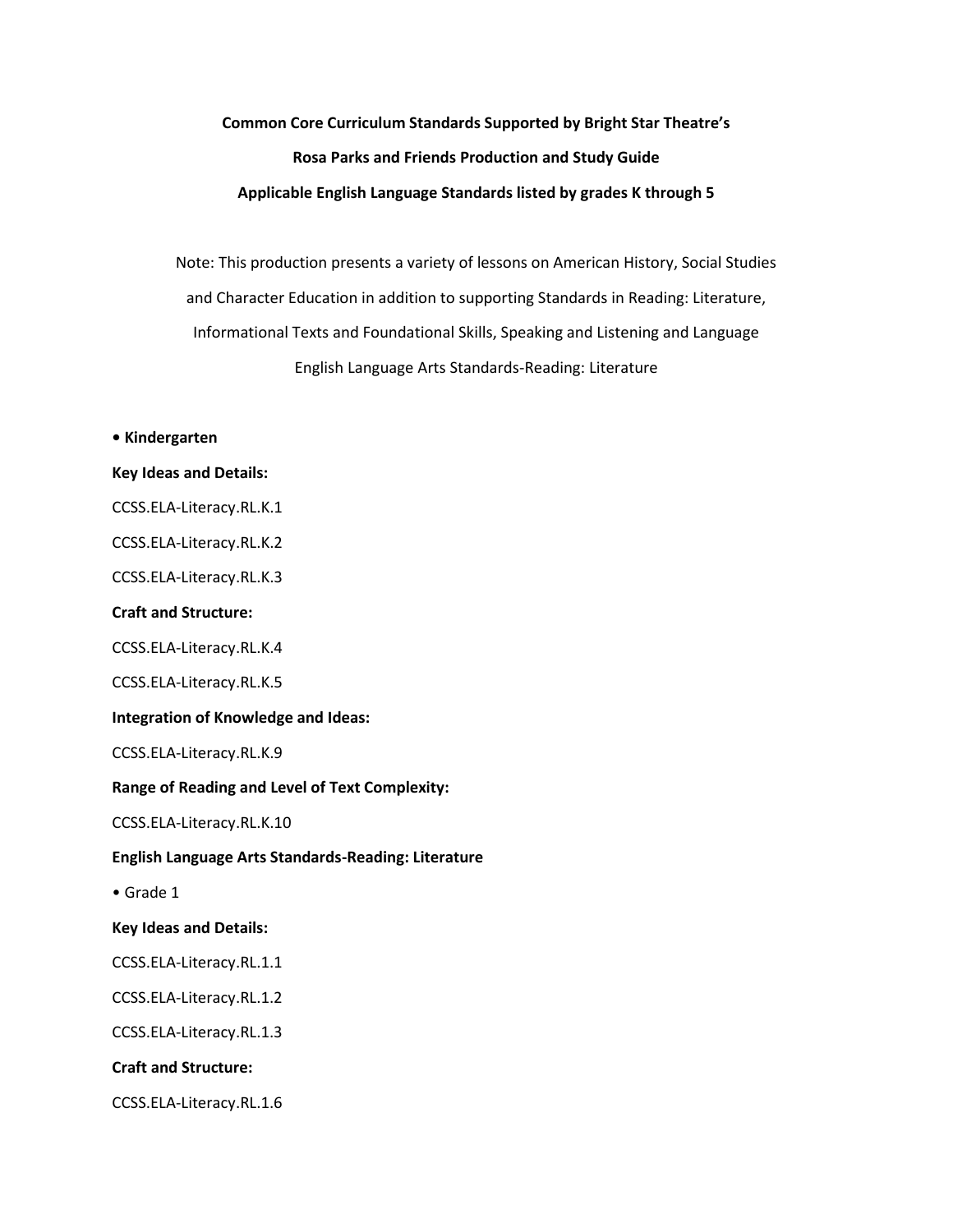## **Integration of Knowledge and Ideas:**

CCSS.ELA-Literacy.RL.1.7

CCSS.ELA-Literacy.RL.1.9

# **English Language Arts Standards-Reading: Literature**

# **• Grade 2**

CCSS.ELA-Literacy.RL.2.1

CCSS.ELA-Literacy.RL.2.2

CCSS.ELA-Literacy.RL.2.3

# **Craft and Structure:**

CCSS.ELA-Literacy.RL.2.4

CCSS.ELA-Literacy.RL.2.5

CCSS.ELA-Literacy.RL.2.6

## **Integration of Knowledge and Ideas:**

CCSS.ELA-Literacy.RL.2.9

## **English Language Arts Standards-Reading: Literature**

#### **• Grade 3**

CCSS.ELA-Literacy.RL.3.1

CCSS.ELA-Literacy.RL.3.2

CCSS.ELA-Literacy.RL.3.3

# **Craft and Structure:**

CCSS.ELA-Literacy.RL.3.4

CCSS.ELA-Literacy.RL.3.5

CCSS.ELA-Literacy.RL.3.6

CCSS.ELA-Literacy.RL.3.7

CCSS.ELA-Literacy.RL.3.9

# **Integration of Knowledge and Ideas:**

CCSS.ELA-Literacy.RL.3.7

CCSS.ELA-Literacy.RL.3.9

**Range of Reading and Level of Text Complexity:**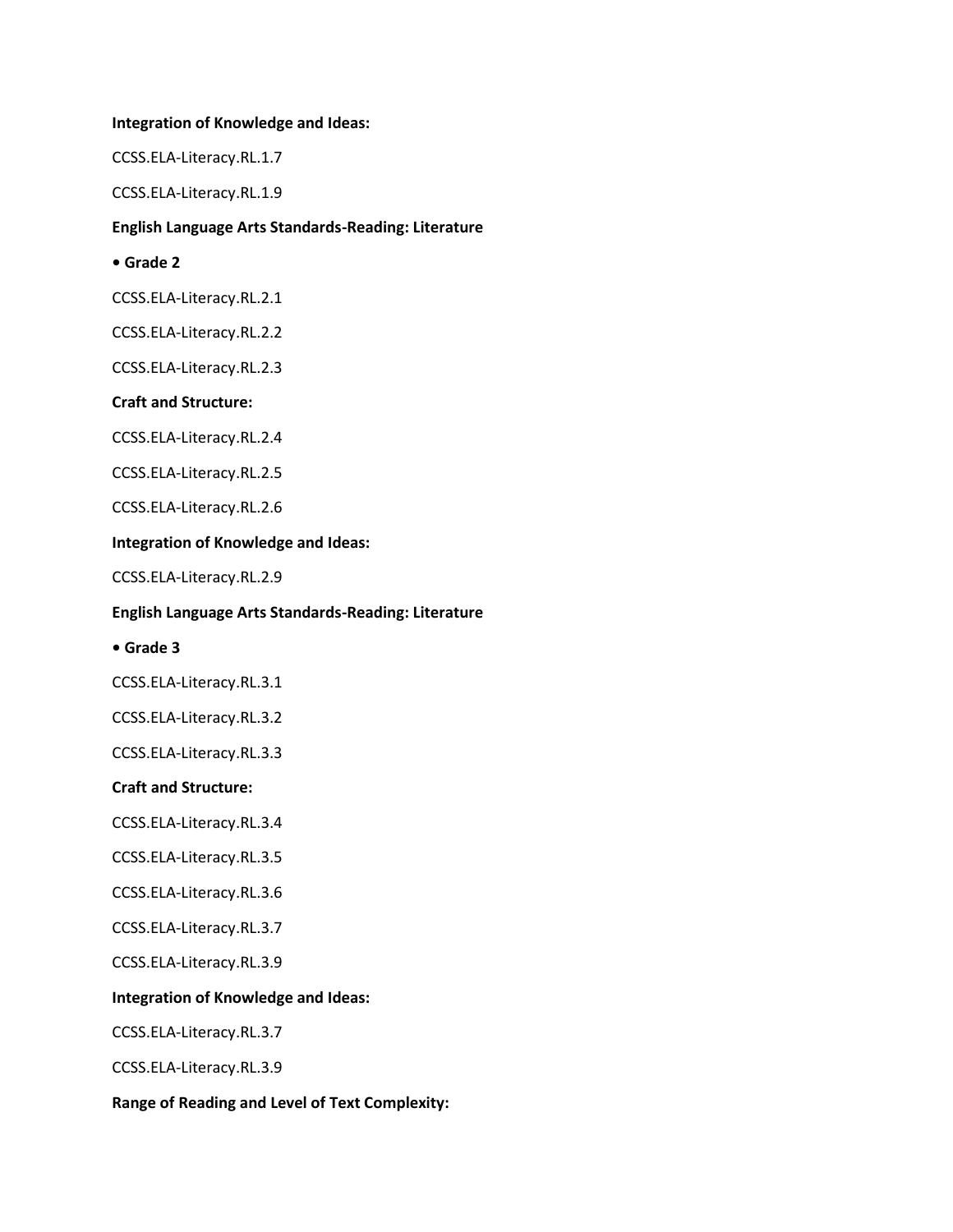# **CCSS.ELA-Literacy.RL.3.10**

English Language Arts Standards-Reading: Literature

**• Grade 4**

# **Key Ideas and Details:**

CCSS.ELA-Literacy.RL.4.1

CCSS.ELA-Literacy.RL.4.2

CCSS.ELA-Literacy.RL.4.3

# **Craft and Structure:**

CCSS.ELA-Literacy.RL.4.4

CCSS.ELA-Literacy.RL.4.5

CCSS.ELA-Literacy.RL.4.6

# **Integration of Knowledge and Ideas:**

CCSS.ELA-Literacy.RL.4.7

CCSS.ELA-Literacy.RL.4.9

# **Range of Reading and Level of Text Complexity:**

CCSS.ELA-Literacy.RL.4.10

# **English Language Arts Standards -Reading: Literature**

**• Grade 5**

# **Craft and Structure:**

CCSS.ELA-Literacy.RL.5.4

CCSS.ELA-Literacy.RL.5.5

CCSS.ELA-Literacy.RL.5.6

# **Integration of Knowledge and Ideas:**

CCSS.ELA-Literacy.RL.5.7

# **Range of Reading and Level of Text Complexity:**

CCSS.ELA-Literacy.RL.5.10

# **English Language Arts Standards -Reading: Informational Text**

**• Kindergarten**

**Key Ideas and Details:**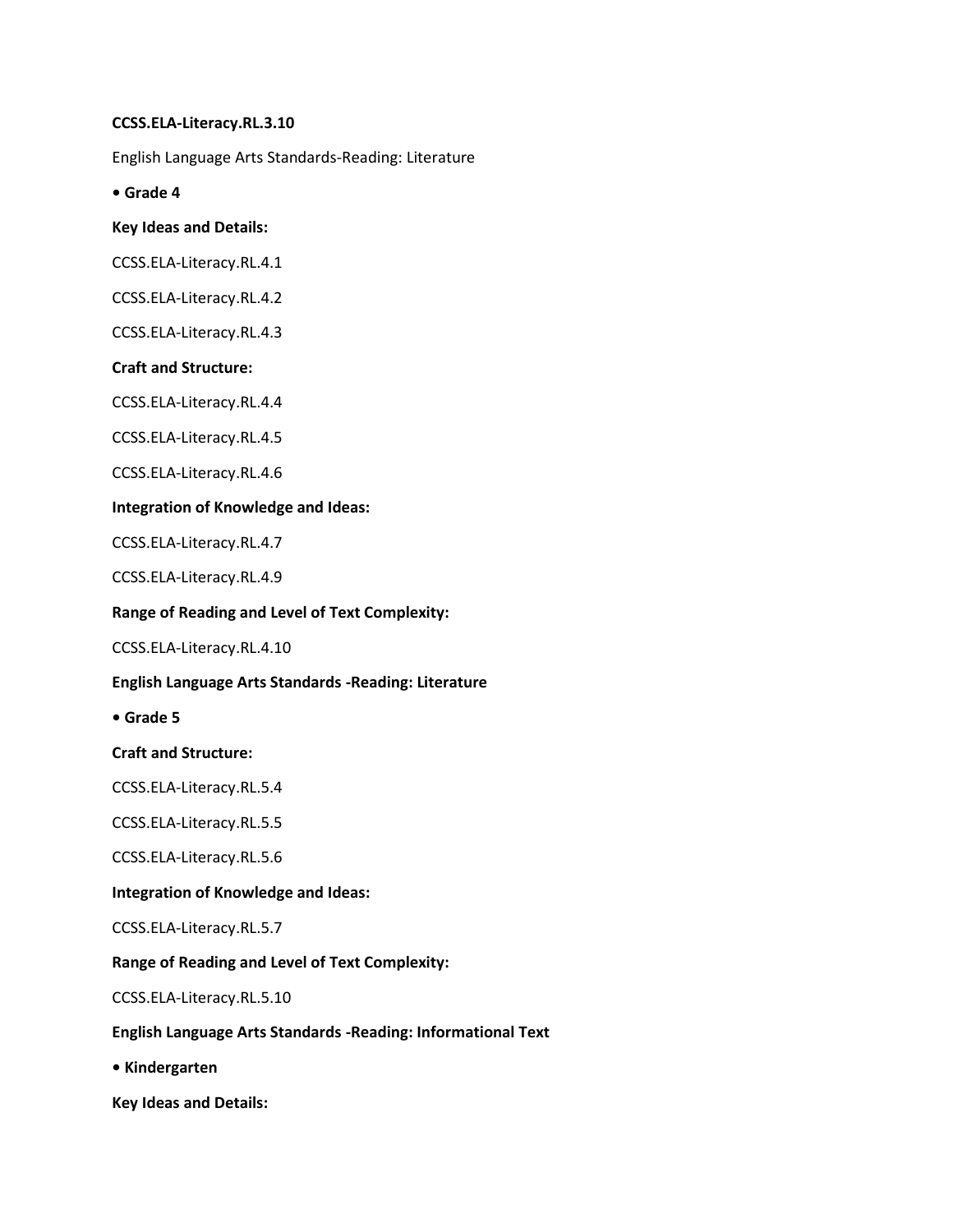CCSS.ELA-Literacy.RI.K.1

CCSS.ELA-Literacy.RI.K.2

CCSS.ELA-Literacy.RI.K.3

## **Craft and Structure:**

CCSS.ELA-Literacy.RI.K.4

## **Integration of Knowledge and Ideas:**

CCSS.ELA-Literacy.RI.K.8

# **Range of Reading and Level of Text Complexity:**

CCSS.ELA-Literacy.RI.K.10

English Language Arts Standards-Reading: Informational Text

**• Grade 1**

Key Ideas and Details:

CCSS.ELA-Literacy.RI.1.1

CCSS.ELA-Literacy.RI.1.2

CCSS.ELA-Literacy.RI.1.3

Craft and Structure:

CCSS.ELA-Literacy.RI.1.4

**Integration of Knowledge and Ideas:**

CCSS.ELA-Literacy.RI.1.8

**Range of Reading and Level of Text Complexity:**

CCSS.ELA-Literacy.RI.1.10

#### **English Language Arts Standards-Reading: Informational Text**

**• Grade 2**

**Key Ideas and Details:**

CCSS.ELA-Literacy.RI.2.1

## **Craft and Structure:**

CCSS.ELA-Literacy.RI.2.4

CCSS.ELA-Literacy.RI.2.5

CCSS.ELA-Literacy.RI.2.6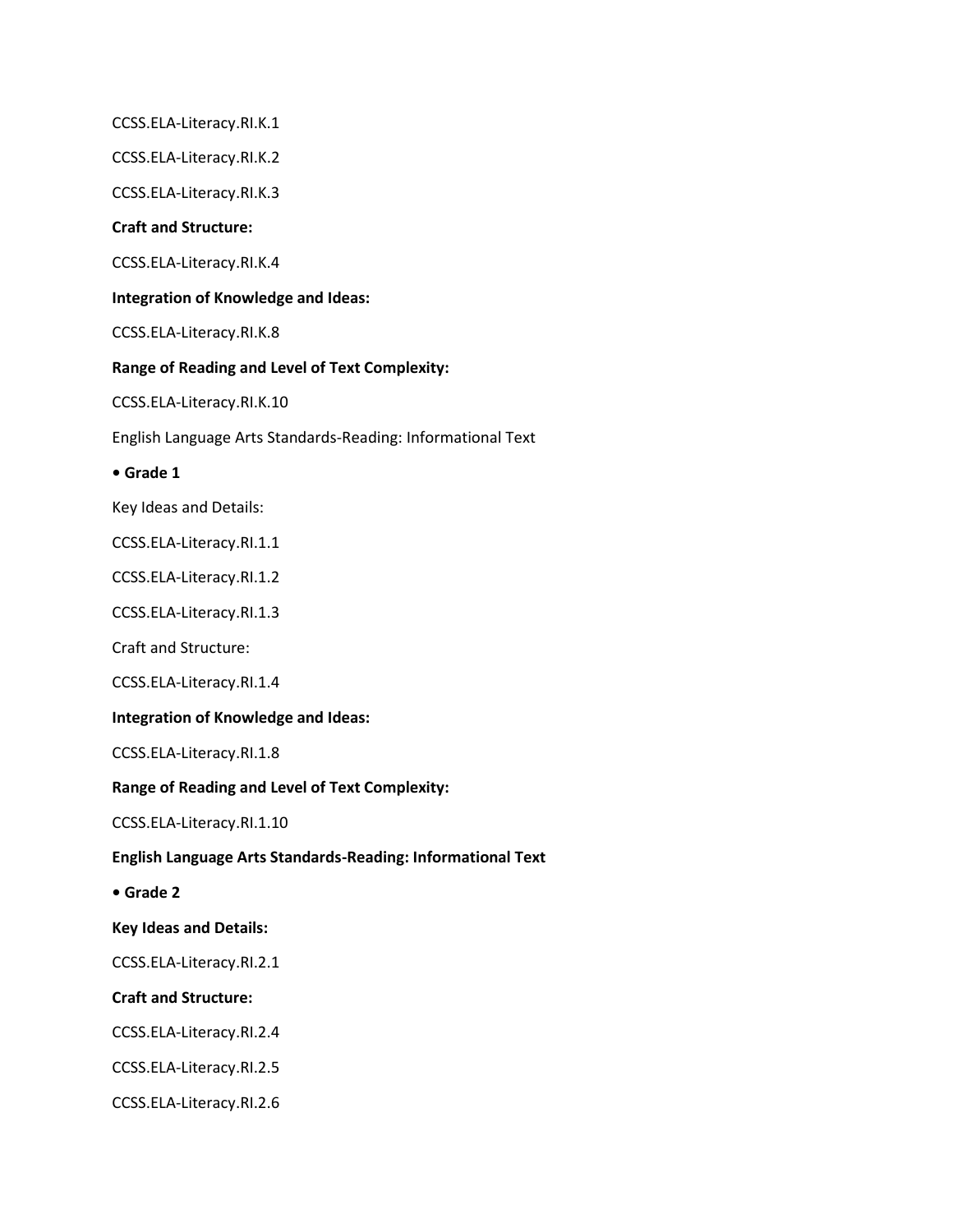**Integration of Knowledge and Ideas:**

CCSS.ELA-Literacy.RI.2.8

**Range of Reading and Level of Text Complexity:**

CCSS.ELA-Literacy.RI.2.10

**English Language Arts Standards-Reading: Informational Text**

**• Grade 3**

**Key Ideas and Details:**

CCSS.ELA-Literacy.RI.3.1

CCSS.ELA-Literacy.RI.3.2

# **Craft and Structure:**

CCSS.ELA-Literacy.RI.3.5

CCSS.ELA-Literacy.RI.3.6

## **Integration of Knowledge and Ideas:**

CCSS.ELA-Literacy.RI.3.7

## **English Language Arts Standards-Reading: Informational Text**

**• Grade 4**

#### **Key Ideas and Details:**

CCSS.ELA-Literacy.RI.4.1

CCSS.ELA-Literacy.RI.4.2

# **Craft and Structure:**

CCSS.ELA-Literacy.RI.4.5

CCSS.ELA-Literacy.RI.4.6

#### **Integration of Knowledge and Ideas:**

CCSS.ELA-Literacy.RI.4.7

CCSS.ELA-Literacy.RI.4.8

# **Range of Reading and Level of Text Complexity:**

# **English Language Arts Standards-Reading: Informational Text**

**• Grade 5**

Key Ideas and Details: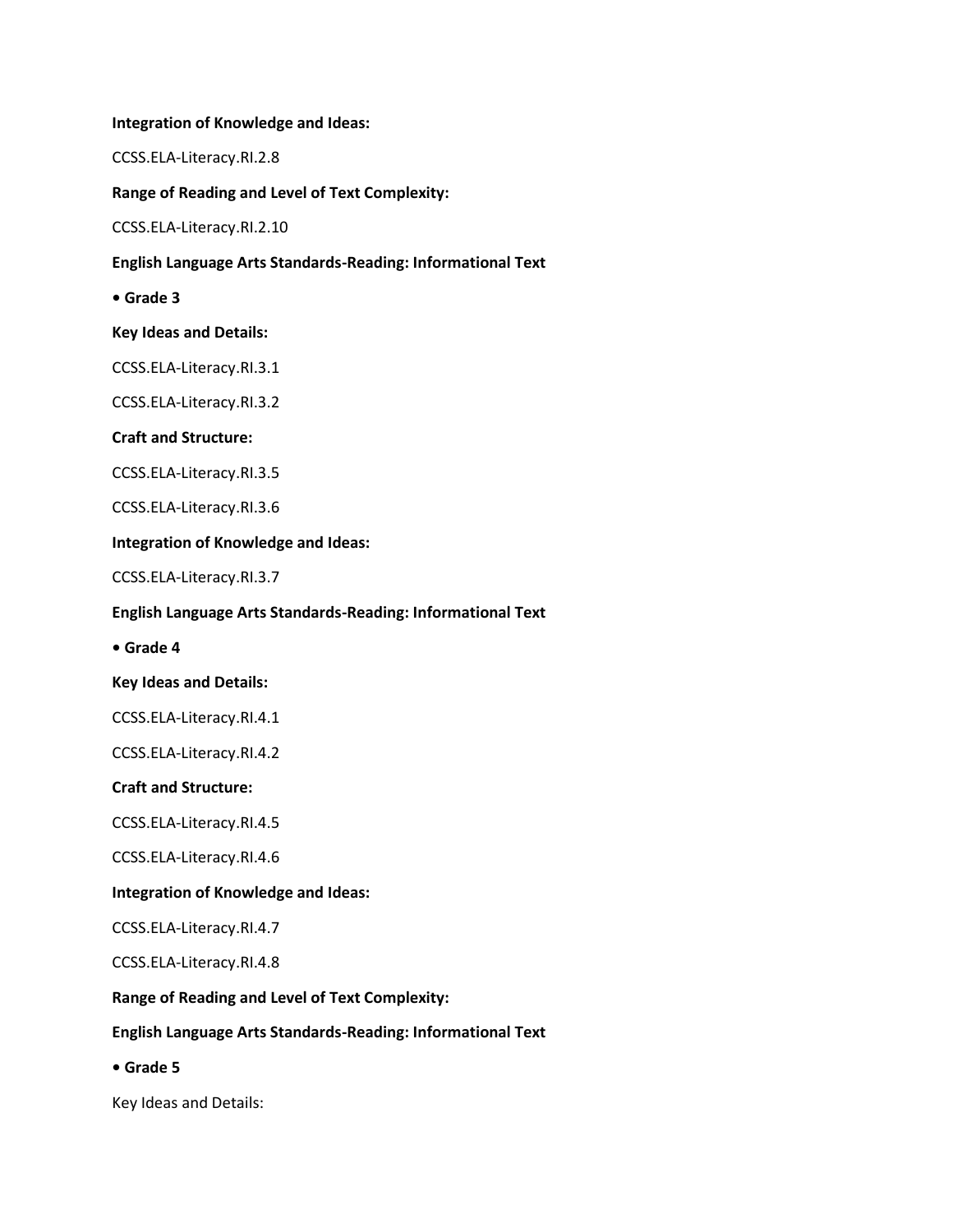CCSS.ELA-Literacy.RI.5.1 CCSS.ELA-Literacy.RI.5.2 CCSS.ELA-Literacy.RI.5.3 **Craft and Structure:** CCSS.ELA-Literacy.RI.5.5 CCSS.ELA-Literacy.RI.5.6 **Integration of Knowledge and Ideas:** CCSS.ELA-Literacy.RI.5.7 CCSS.ELA-Literacy.RI.5.8 CCSS.ELA-Literacy.RI.5.9

# **English Language Arts Standards-Speaking & Listening**

**• Grade 1**

## **Comprehension and Collaboration:**

CCSS.ELA-Literacy.SL.1.1

CCSS.ELA-Literacy.SL.1.1a

CCSS.ELA-Literacy.SL.1.1b

CCSS.ELA-Literacy.SL.1.1c

CCSS.ELA-Literacy.SL.1.2

CCSS.ELA-Literacy.SL.1.3

#### **Presentation of Knowledge and Ideas:**

CCSS.ELA-Literacy.SL.1.4

CCSS.ELA-Literacy.SL.1.5

CCSS.ELA-Literacy.SL.1.6

# **English Language Arts Standards-Speaking & Listening**

**• Grade 2**

# **Comprehension and Collaboration:**

CCSS.ELA-Literacy.SL.2.1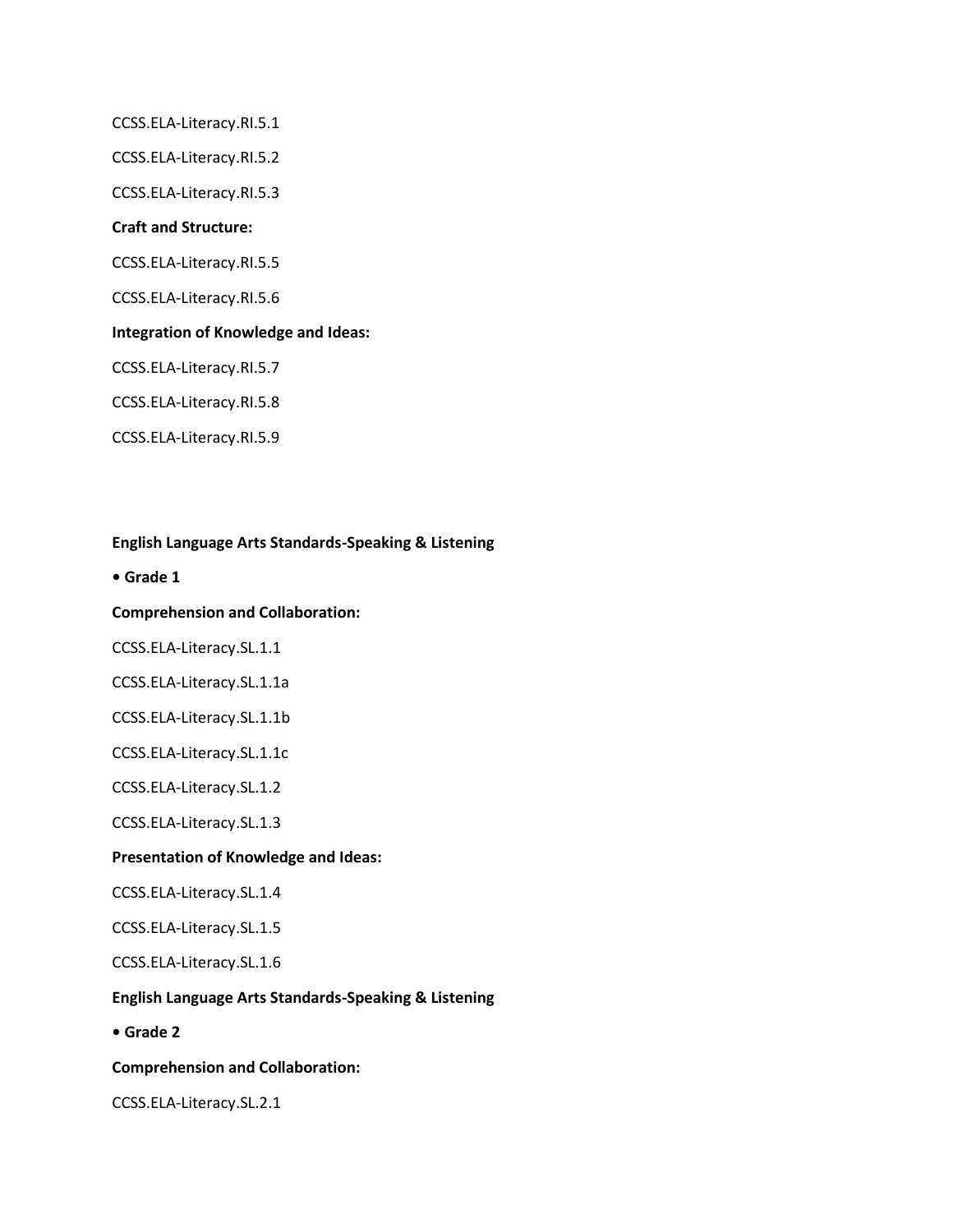CCSS.ELA-Literacy.SL.2.1a

CCSS.ELA-Literacy.SL.2.1b

CCSS.ELA-Literacy.SL.2.1c

CCSS.ELA-Literacy.SL.2.2

CCSS.ELA-Literacy.SL.2.3

## **Presentation of Knowledge and Ideas:**

CCSS.ELA-Literacy.SL.2.4

CCSS.ELA-Literacy.SL.2.6

## **English Language Arts Standards-Speaking & Listening**

• Grade 3

## **Comprehension and Collaboration**

CCSS.ELA-Literacy.SL.3.1

CCSS.ELA-Literacy.SL.3.1a

CCSS.ELA-Literacy.SL.3.1b

CCSS.ELA-Literacy.SL.3.1c

CCSS.ELA-Literacy.SL.3.1d

CCSS.ELA-Literacy.SL.3.2

CCSS.ELA-Literacy.SL.3.3

# **Presentation of Knowledge and Ideas:**

CCSS.ELA-Literacy.SL.3.4

CCSS.ELA-Literacy.SL.3.6

#### **English Language Arts Standards-Speaking & Listening**

**• Grade 4**

## **Comprehension and Collaboration**

CCSS.ELA-Literacy.SL.4.1

CCSS.ELA-Literacy.SL.4.1a

CCSS.ELA-Literacy.SL.4.1b

CCSS.ELA-Literacy.SL.4.1c

CCSS.ELA-Literacy.SL.4.1d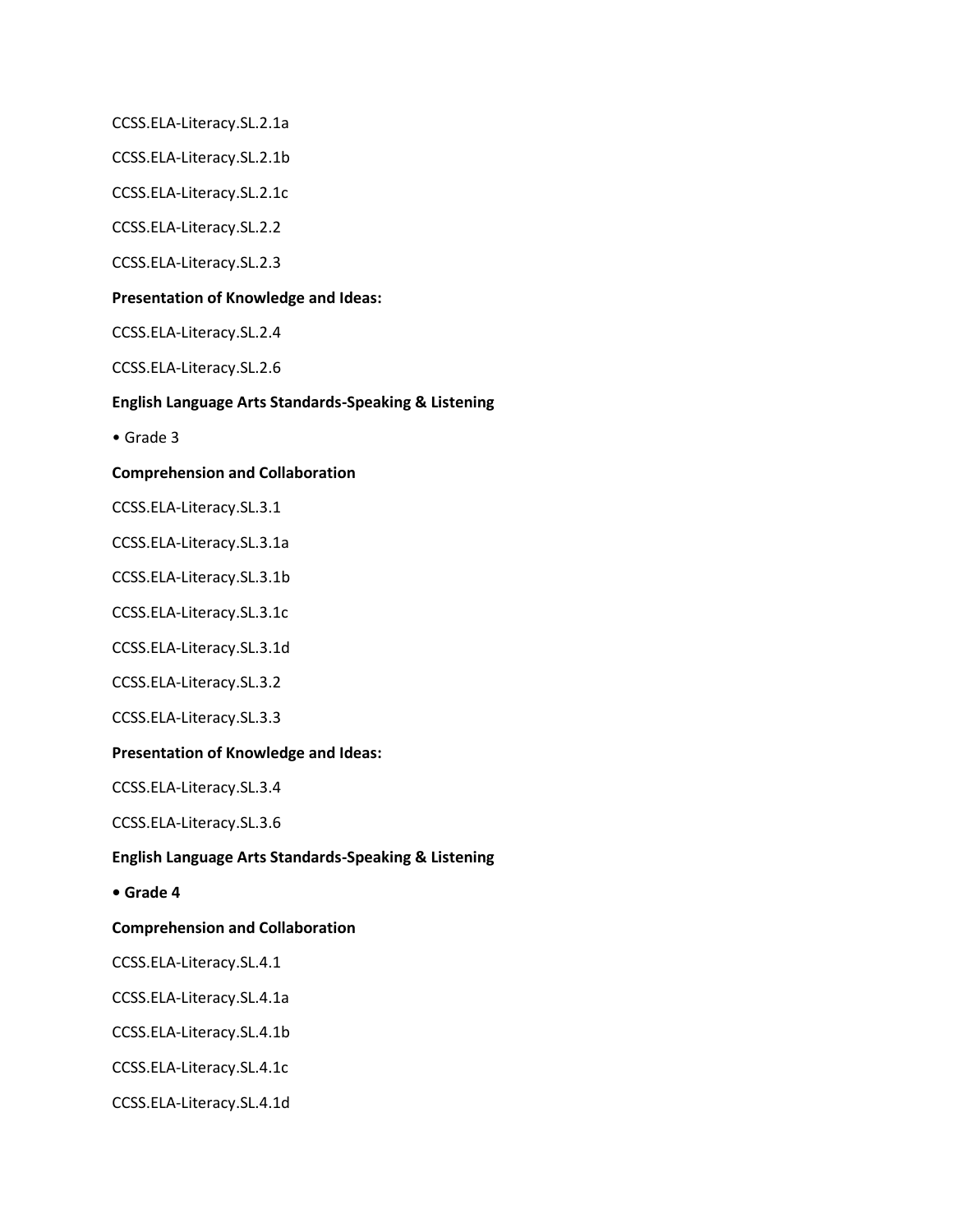CCSS.ELA-Literacy.SL.4.2

CCSS.ELA-Literacy.SL.4.3

## **Presentation of Knowledge and Ideas:**

CCSS.ELA-Literacy.SL.4.4

CCSS.ELA-Literacy.SL.4.6

## **English Language Arts Standards-Speaking & Listening**

**• Grade 5**

**Comprehension and Collaboration:**

CCSS.ELA-Literacy.SL.5.1

CCSS.ELA-Literacy.SL.5.1a

CCSS.ELA-Literacy.SL.5.1b

CCSS.ELA-Literacy.SL.5.1c

CCSS.ELA-Literacy.SL.5.1d

CCSS.ELA-Literacy.SL.5.3

#### **Presentation of Knowledge and Ideas:**

CCSS.ELA-Literacy.SL.5.4

CCSS.ELA-Literacy.SL.5.6

# **English Language Arts Standards-Language**

**• Kindergarten**

**Conventions of Standard English:**

CCSS.ELA-Literacy.L.K.1

CCSS.ELA-Literacy.L.K.1d

CCSS.ELA-Literacy.L.K.1f

CCSS.ELA-Literacy.L.K.2

## **Vocabulary Acquisition and Use:**

CCSS.ELA-Literacy.L.K.4

CCSS.ELA-Literacy.L.K.4a

CCSS.ELA-Literacy.L.K.5c

CCSS.ELA-Literacy.L.K.5d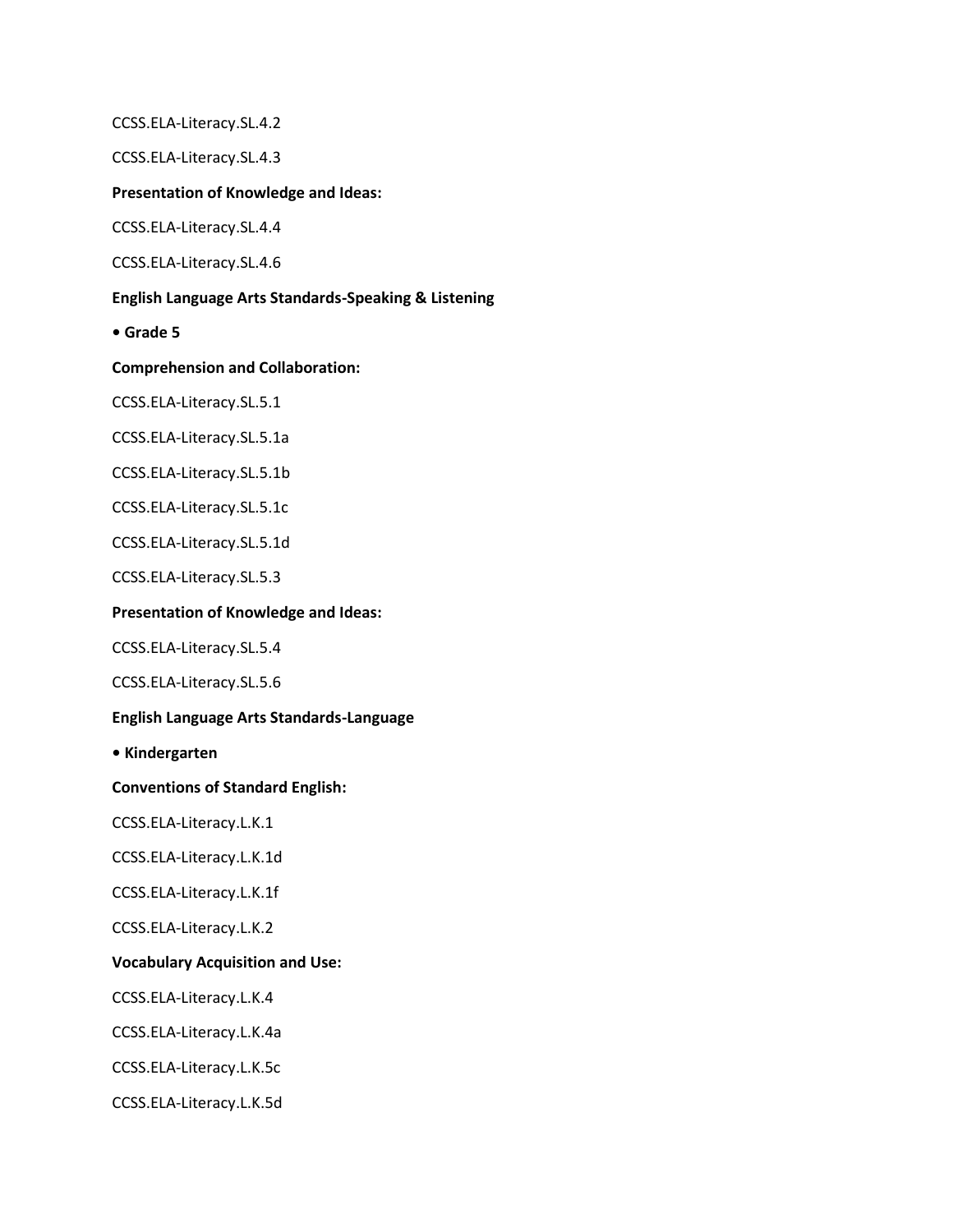CCSS.ELA-Literacy.L.K.6

# **English Language Arts Standards-Language**

**• Grade 1**

## **Conventions of Standard English:**

CCSS.ELA-Literacy.L.1.1

CCSS.ELA-Literacy.L.1.1j

CCSS.ELA-Literacy.L.1.2

Vocabulary Acquisition and Use:

CCSS.ELA-Literacy.L.1.4

CCSS.ELA-Literacy.L.1.4a

CCSS.ELA-Literacy.L.1.5

CCSS.ELA-Literacy.L.1.5b

CCSS.ELA-Literacy.L.1.5c

CCSS.ELA-Literacy.L.1.5d

CCSS.ELA-Literacy.L.1.6

## **English Language Arts Standards-Language**

**• Grade 2**

# **Conventions of Standard English:**

CCSS.ELA-Literacy.L.2.1

CCSS.ELA-Literacy.L.2.1f

CCSS.ELA-Literacy.L.2.2

CCSS.ELA-Literacy.L.2.2e

## **Knowledge of Language:**

CCSS.ELA-Literacy.L.2.3

CCSS.ELA-Literacy.L.2.3a

# **Vocabulary Acquisition and Use:**

CCSS.ELA-Literacy.L.2.4

CCSS.ELA-Literacy.L.2.4a

CCSS.ELA-Literacy.L.2.4b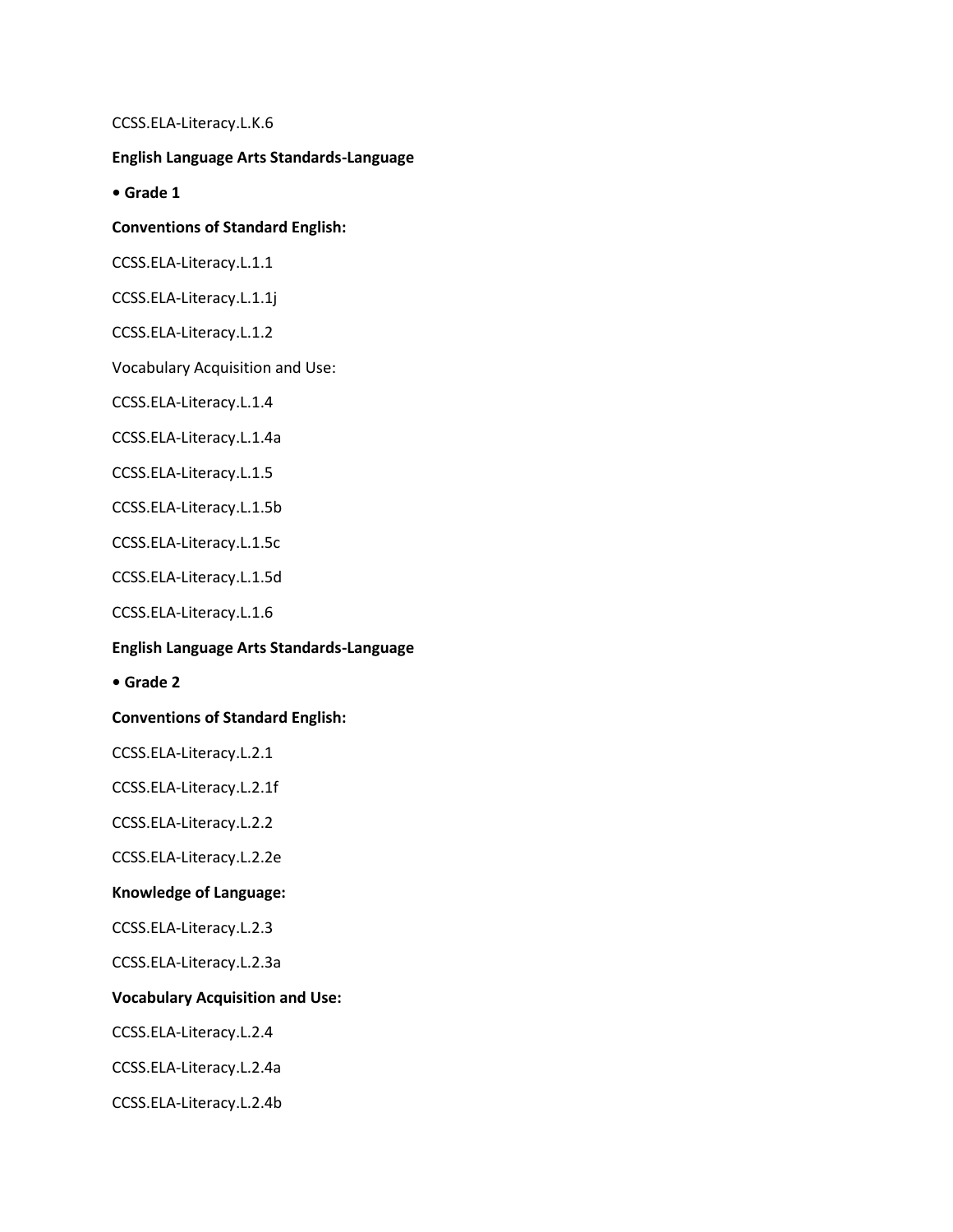CCSS.ELA-Literacy.L.2.5

CCSS.ELA-Literacy.L.2.5a

CCSS.ELA-Literacy.L.2.5b

CCSS.ELA-Literacy.L.2.6

# **English Language Arts Standards-Language**

**• Grade 3**

**Conventions of Standard English:**

CCSS.ELA-Literacy.L.3

CCSS.ELA-Literacy.L.3.2

CCSS.ELA-Literacy.L.3.2a

# **Knowledge of Language:**

CCSS.ELA-Literacy.L.3.3

CCSS.ELA-Literacy.L.3.3a

CCSS.ELA-Literacy.L.3.3b

# **Vocabulary Acquisition and Use:**

CCSS.ELA-Literacy.L.3.4

CCSS.ELA-Literacy.L.3.4a

CCSS.ELA-Literacy.L.3.4b

CCSS.ELA-Literacy.L.3.5

CCSS.ELA-Literacy.L.3.5a

CCSS.ELA-Literacy.L.3.5b

CCSS.ELA-Literacy.L.3.5c

CCSS.ELA-Literacy.L.3.6

# **English Language Arts Standards-Language**

**• Grade 4**

**Conventions of Standard English:**

CCSS.ELA-Literacy.L.4.1

CCSS.ELA-Literacy.L.4.2

**Knowledge of Language:**